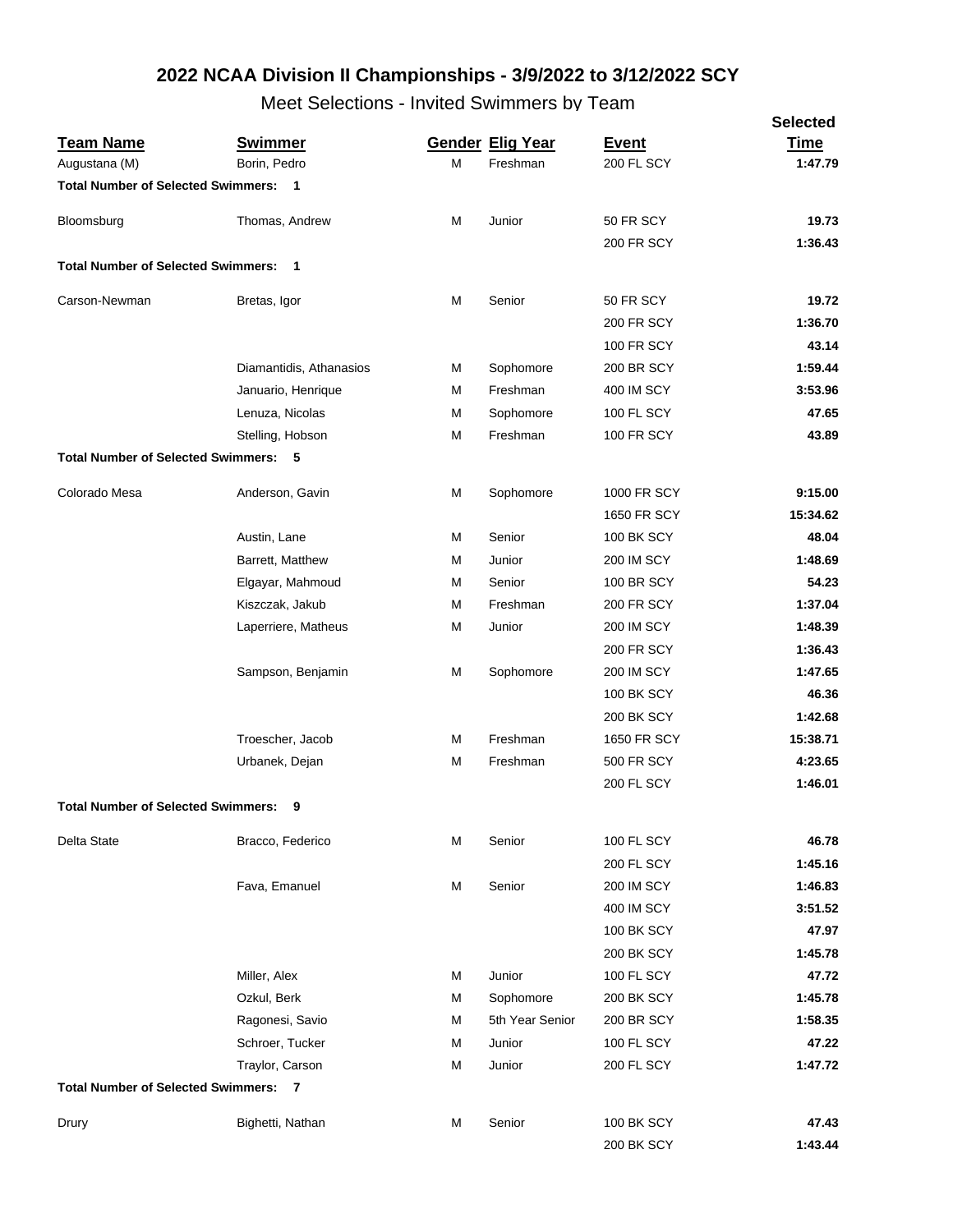|                                             |                           |   |                         |                   | <b>Selected</b> |
|---------------------------------------------|---------------------------|---|-------------------------|-------------------|-----------------|
| <b>Team Name</b>                            | <b>Swimmer</b>            |   | <b>Gender Elig Year</b> | <b>Event</b>      | <b>Time</b>     |
|                                             | Bowen, Alexander          | M | Senior                  | 50 FR SCY         | 19.64           |
|                                             |                           |   |                         | <b>100 FR SCY</b> | 43.64           |
|                                             | Brown, James              | M | Senior                  | 200 FL SCY        | 1:47.37         |
|                                             | Carlson, Caleb            | М | Senior                  | <b>100 BR SCY</b> | 53.60           |
|                                             | Djaballah, Mohamed Anisse | M | Junior                  | 1000 FR SCY       | 9:16.15         |
|                                             |                           |   |                         | <b>500 FR SCY</b> | 4:25.05         |
|                                             | Glass, Khameron           | M | Senior                  | 50 FR SCY         | 19.88           |
|                                             |                           |   |                         | <b>100 BK SCY</b> | 47.86           |
|                                             | Karacic, Dominik          | M | Junior                  | 100 FL SCY        | 46.22           |
|                                             |                           |   |                         | 200 FL SCY        | 1:45.14         |
|                                             | Moak, Gavin               | M | Junior                  | 1650 FR SCY       | 15:35.13        |
|                                             | Mourao, Davi              | M | Freshman                | <b>200 IM SCY</b> | 1:47.90         |
|                                             |                           |   |                         | <b>100 BR SCY</b> | 53.25           |
|                                             |                           |   |                         | 200 BR SCY        | 1:55.76         |
|                                             | Nowodworski, Dawid        | M | Senior                  | <b>100 BR SCY</b> | 53.78           |
|                                             | Ostrowski, Karol          | M | Sophomore               | 50 FR SCY         | 19.90           |
|                                             |                           |   |                         | <b>100 BK SCY</b> | 46.99           |
|                                             |                           |   |                         | <b>100 FR SCY</b> | 42.62           |
|                                             | Rodriguez, Andrew         | M | Senior                  | <b>200 IM SCY</b> | 1:46.78         |
|                                             |                           |   |                         | 200 FL SCY        | 1:45.75         |
|                                             |                           |   |                         | <b>200 BK SCY</b> | 1:45.12         |
|                                             | Tsmyh, Mikita             | M | Sophomore               | <b>100 BK SCY</b> | 46.57           |
|                                             |                           |   |                         | 200 BK SCY        | 1:43.19         |
|                                             | Vandergraaf, Ean          | M | Senior                  | 500 FR SCY        | 4:27.10         |
|                                             | Wahby, Ahmed              | M | 5th Year Senior         | <b>100 BK SCY</b> | 47.92           |
|                                             | Zapata, Felipe            | M | Junior                  | 100 FL SCY        | 47.68           |
| <b>Total Number of Selected Swimmers:</b>   | 16                        |   |                         |                   |                 |
| Emmanuel                                    | Rosa, Thiago              | М | 5th Year Senior         | <b>100 FR SCY</b> | 43.49           |
|                                             | Santos, Joao              | М | 5th Year Senior         | <b>100 BR SCY</b> | 53.57           |
| <b>Total Number of Selected Swimmers:</b>   | $\mathbf{2}$              |   |                         |                   |                 |
| Findlay                                     | Garcia Ruiz, Juan Daniel  | М | Sophomore               | 400 IM SCY        | 3:54.92         |
|                                             |                           |   |                         | <b>100 BR SCY</b> | 53.38           |
|                                             |                           |   |                         | <b>200 BR SCY</b> | 1:58.03         |
|                                             | Marrugo Montano, Camilo   | м | Freshman                | 100 FL SCY        | 47.21           |
|                                             | Stollings, Timothy        | М | Junior                  | 100 FL SCY        | 46.52           |
|                                             |                           |   |                         | <b>100 BK SCY</b> | 47.22           |
| <b>Total Number of Selected Swimmers: 3</b> |                           |   |                         |                   |                 |
| Florida Southern                            | Bernotti, Miguel          | М | 5th Year Senior         | 200 FL SCY        | 1:46.89         |
|                                             | Dyck, Brandon             | М | 5th Year Senior         | <b>200 IM SCY</b> | 1:47.79         |
|                                             |                           |   |                         | <b>100 FL SCY</b> | 47.42           |
|                                             |                           |   |                         | <b>100 BK SCY</b> | 46.56           |
|                                             |                           |   |                         | 200 BK SCY        | 1:44.89         |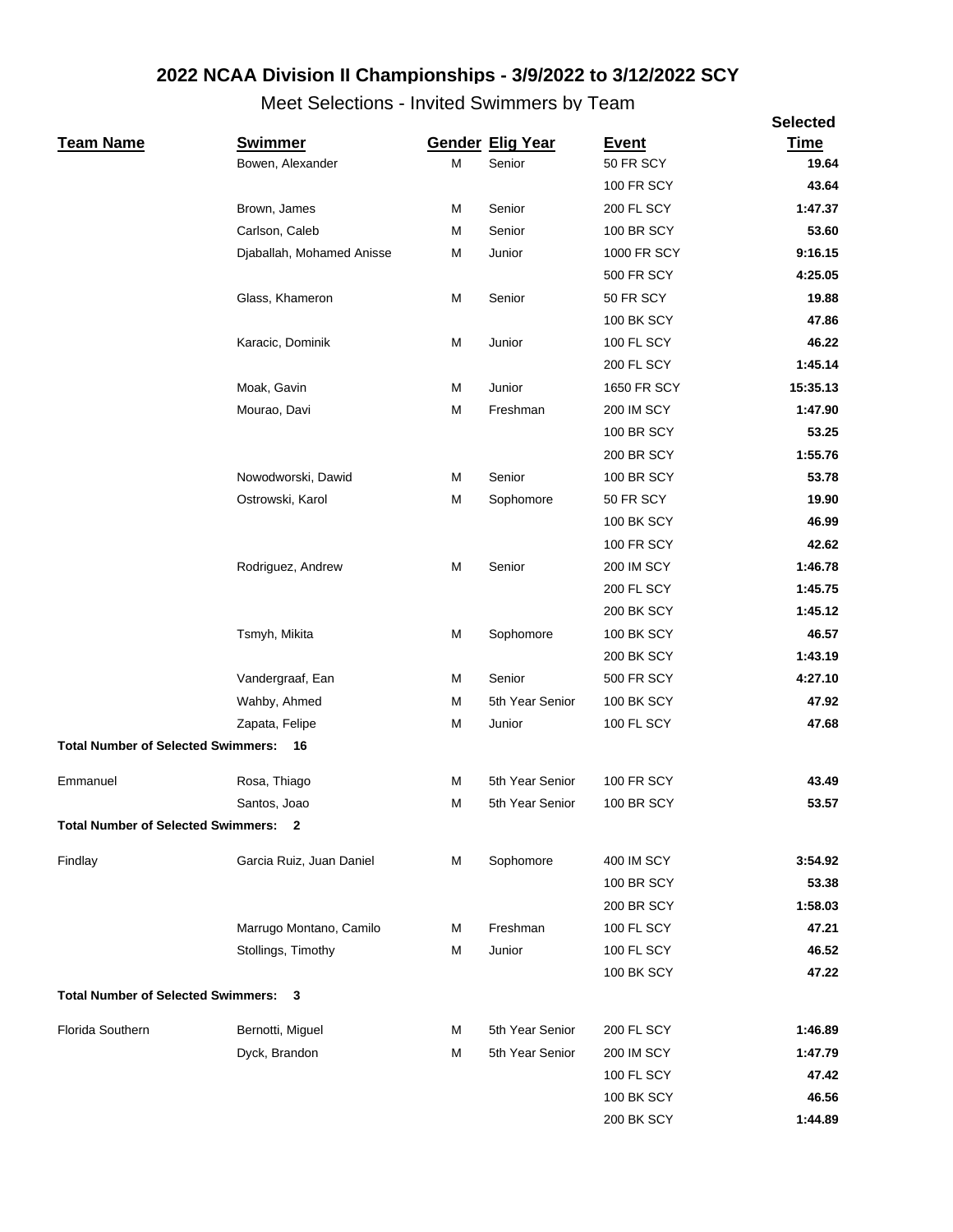|                                             |                        |   |                         |                   | <b>Selected</b> |
|---------------------------------------------|------------------------|---|-------------------------|-------------------|-----------------|
| <b>Team Name</b>                            | <b>Swimmer</b>         |   | <b>Gender Elig Year</b> | <b>Event</b>      | <b>Time</b>     |
|                                             | Micallef, Kyle         | M | Sophomore               | 50 FR SCY         | 19.59           |
|                                             |                        |   |                         | <b>100 FR SCY</b> | 43.64           |
|                                             | Mueller, Ludwig        | M | Sophomore               | 200 BR SCY        | 1:59.64         |
|                                             | Oliveira, Elder        | M | Junior                  | 1000 FR SCY       | 9:13.21         |
|                                             |                        |   |                         | <b>500 FR SCY</b> | 4:23.72         |
|                                             |                        |   |                         | 1650 FR SCY       | 15:34.72        |
|                                             | Peristeridis, Kyriakos | M | Sophomore               | <b>500 FR SCY</b> | 4:26.94         |
|                                             | Prostran, Luka         | M | Junior                  | 1000 FR SCY       | 9:18.28         |
|                                             | Viberti, Ludovico      | М | Freshman                | <b>200 IM SCY</b> | 1:48.06         |
|                                             |                        |   |                         | <b>400 IM SCY</b> | 3:52.67         |
|                                             |                        |   |                         | <b>100 BR SCY</b> | 53.38           |
|                                             |                        |   |                         | <b>200 BR SCY</b> | 1:56.62         |
|                                             | Zampese, Matteo        | M | Sophomore               | <b>200 IM SCY</b> | 1:46.05         |
|                                             |                        |   |                         | <b>100 BR SCY</b> | 53.41           |
|                                             |                        |   |                         | <b>100 FR SCY</b> | 43.69           |
|                                             |                        |   |                         | <b>200 BR SCY</b> | 1:57.00         |
| <b>Total Number of Selected Swimmers: 9</b> |                        |   |                         |                   |                 |
| Florida Tech                                |                        | M | Junior                  | <b>100 BK SCY</b> | 47.50           |
|                                             | Aizenberg, Daniel      |   |                         |                   |                 |
| <b>Total Number of Selected Swimmers: 1</b> |                        |   |                         |                   |                 |
| Fresno Pacific                              | Bielecki, Jan          | M | Freshman                | 50 FR SCY         | 19.90           |
|                                             |                        |   |                         | <b>100 FR SCY</b> | 43.68           |
| <b>Total Number of Selected Swimmers: 1</b> |                        |   |                         |                   |                 |
| <b>Grand Valley</b>                         | Bosch, Matthew         | M | Freshman                | <b>200 FR SCY</b> | 1:37.09         |
|                                             | Hawkins, Keegan        | M | Senior                  | <b>200 IM SCY</b> | 1:47.52         |
|                                             |                        |   |                         | 400 IM SCY        | 3:50.35         |
|                                             |                        |   |                         | <b>100 BR SCY</b> | 54.30           |
|                                             | Hieber, Eric           | M | Sophomore               | 1000 FR SCY       | 9:05.51         |
|                                             |                        |   |                         | <b>500 FR SCY</b> | 4:25.85         |
|                                             |                        |   |                         | 1650 FR SCY       | 15:26.31        |
|                                             | Kantzenbach, Jon       | M | Freshman                | 1000 FR SCY       | 9:14.02         |
|                                             |                        |   |                         | <b>500 FR SCY</b> | 4:24.69         |
|                                             |                        |   |                         | 1650 FR SCY       | 15:18.82        |
|                                             | Miret Sala, Roger      | M | Junior                  | <b>200 FR SCY</b> | 1:37.35         |
|                                             |                        |   |                         | 200 BK SCY        | 1:46.38         |
|                                             | Saura Armengol, Oscar  | M | 5th Year Senior         | 100 FL SCY        | 47.34           |
|                                             |                        |   |                         | 200 FL SCY        | 1:46.30         |
| <b>Total Number of Selected Swimmers:</b>   | 6                      |   |                         |                   |                 |
|                                             |                        |   |                         |                   |                 |
| Henderson St.                               | Pinckney, Jase         | М | Sophomore               | 100 FL SCY        | 47.24           |
|                                             | Taylor, Lamar          | M | Sophomore               | 50 FR SCY         | 19.58           |
|                                             |                        |   |                         | 100 FL SCY        | 47.68           |
|                                             |                        |   |                         | <b>100 BK SCY</b> | 47.50           |
|                                             |                        |   |                         | <b>100 FR SCY</b> | 43.47           |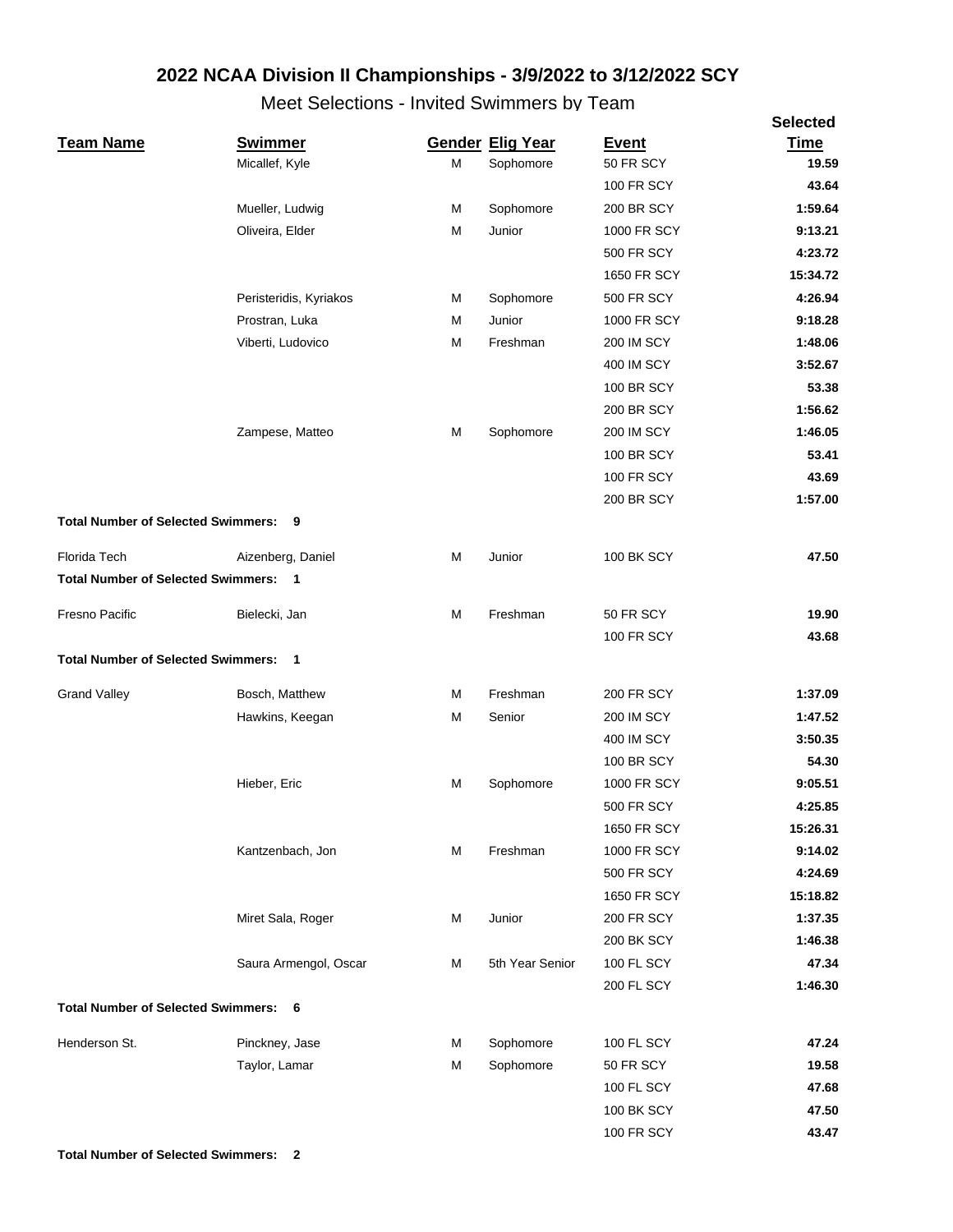|                                             |                           |   |                         |                   | <b>Selected</b> |
|---------------------------------------------|---------------------------|---|-------------------------|-------------------|-----------------|
| <b>Team Name</b>                            | <b>Swimmer</b>            |   | <b>Gender Elig Year</b> | <b>Event</b>      | <b>Time</b>     |
| Indy                                        | Antonon Rodriguez, Victor | М | 5th Year Senior         | 50 FR SCY         | 19.64           |
|                                             | Bohm, Sebestyen           | M | Sophomore               | <b>200 BR SCY</b> | 1:59.64         |
|                                             | Buessing, Cedric          | M | Freshman                | 1000 FR SCY       | 9:09.62         |
|                                             |                           |   |                         | 400 IM SCY        | 3:48.25         |
|                                             |                           |   |                         | <b>500 FR SCY</b> | 4:23.96         |
|                                             |                           |   |                         | 1650 FR SCY       | 15:19.03        |
|                                             | Chalat, Stanislaw         | M | Junior                  | 1650 FR SCY       | 15:31.87        |
|                                             | Cole, Brayden             | М | Sophomore               | <b>100 BR SCY</b> | 54.17           |
|                                             | Hedeen, Christian         | M | Junior                  | <b>500 FR SCY</b> | 4:25.67         |
|                                             |                           |   |                         | 1650 FR SCY       | 15:35.94        |
|                                             | Mas, Diego                | M | Junior                  | 50 FR SCY         | 19.73           |
|                                             | Selvaraj Prema, Likith    | M | Junior                  | <b>100 BR SCY</b> | 52.76           |
|                                             |                           |   |                         | <b>200 BR SCY</b> | 1:55.63         |
|                                             | Silva, Joao               | M | Junior                  | 50 FR SCY         | 19.90           |
|                                             |                           |   |                         | <b>100 FR SCY</b> | 43.79           |
|                                             | Swiderski, Bartlomiej     | M | 5th Year Senior         | <b>100 BK SCY</b> | 47.54           |
|                                             |                           |   |                         | 200 BK SCY        | 1:45.95         |
|                                             | Thompson, Jeron           | M | Junior                  | 50 FR SCY         | 19.93           |
|                                             |                           |   |                         | <b>100 BK SCY</b> | 46.67           |
|                                             | Tiszai, Andras            | M | Junior                  | <b>200 BK SCY</b> | 1:46.17         |
|                                             | Vanwanzeele, Jackson      | M | Sophomore               | 200 FL SCY        | 1:47.63         |
|                                             | Wenk, Sebastian           | M | Senior                  | <b>500 FR SCY</b> | 4:24.69         |
|                                             |                           |   |                         | 1650 FR SCY       | 15:32.46        |
|                                             | Yorke, Kael               | M | Senior                  | 100 FL SCY        | 47.07           |
|                                             |                           |   |                         | <b>200 FL SCY</b> | 1:46.87         |
|                                             | Zuchowicz, Jan            | M | 5th Year Senior         | <b>100 BR SCY</b> | 52.99           |
|                                             |                           |   |                         | 200 BR SCY        | 1:58.41         |
| <b>Total Number of Selected Swimmers:</b>   | 16                        |   |                         |                   |                 |
| Lenoir-Rhyne                                | McRea, Micah              |   | Junior                  | <b>200 IM SCY</b> | 1:48.15         |
|                                             |                           |   |                         | 400 IM SCY        | 3:52.83         |
| <b>Total Number of Selected Swimmers: 1</b> |                           |   |                         |                   |                 |
| Lewis                                       | Sosa, Mariano             | М | Senior                  | 400 IM SCY        | 3:54.98         |
|                                             | Taylor, Rhys              | М | Senior                  | <b>200 BR SCY</b> | 1:59.43         |
|                                             | Van Leeuwen, Ruben        | M | 5th Year Senior         | <b>200 FR SCY</b> | 1:36.25         |
|                                             |                           |   |                         | <b>100 FR SCY</b> | 43.66           |
| <b>Total Number of Selected Swimmers:</b>   | 3                         |   |                         |                   |                 |
| Lindenwood                                  | Brown, Gerald             | М | Senior                  | <b>100 BR SCY</b> | 53.34           |
|                                             |                           |   |                         | <b>200 BR SCY</b> | 1:57.66         |
|                                             | Hanzal, Jan               | М | Junior                  | 400 IM SCY        | 3:54.52         |
|                                             | Irwin, Elliott            | M | Freshman                | 50 FR SCY         | 19.57           |
|                                             |                           |   |                         | 100 FL SCY        | 46.90           |
|                                             |                           |   |                         | <b>100 FR SCY</b> | 43.48           |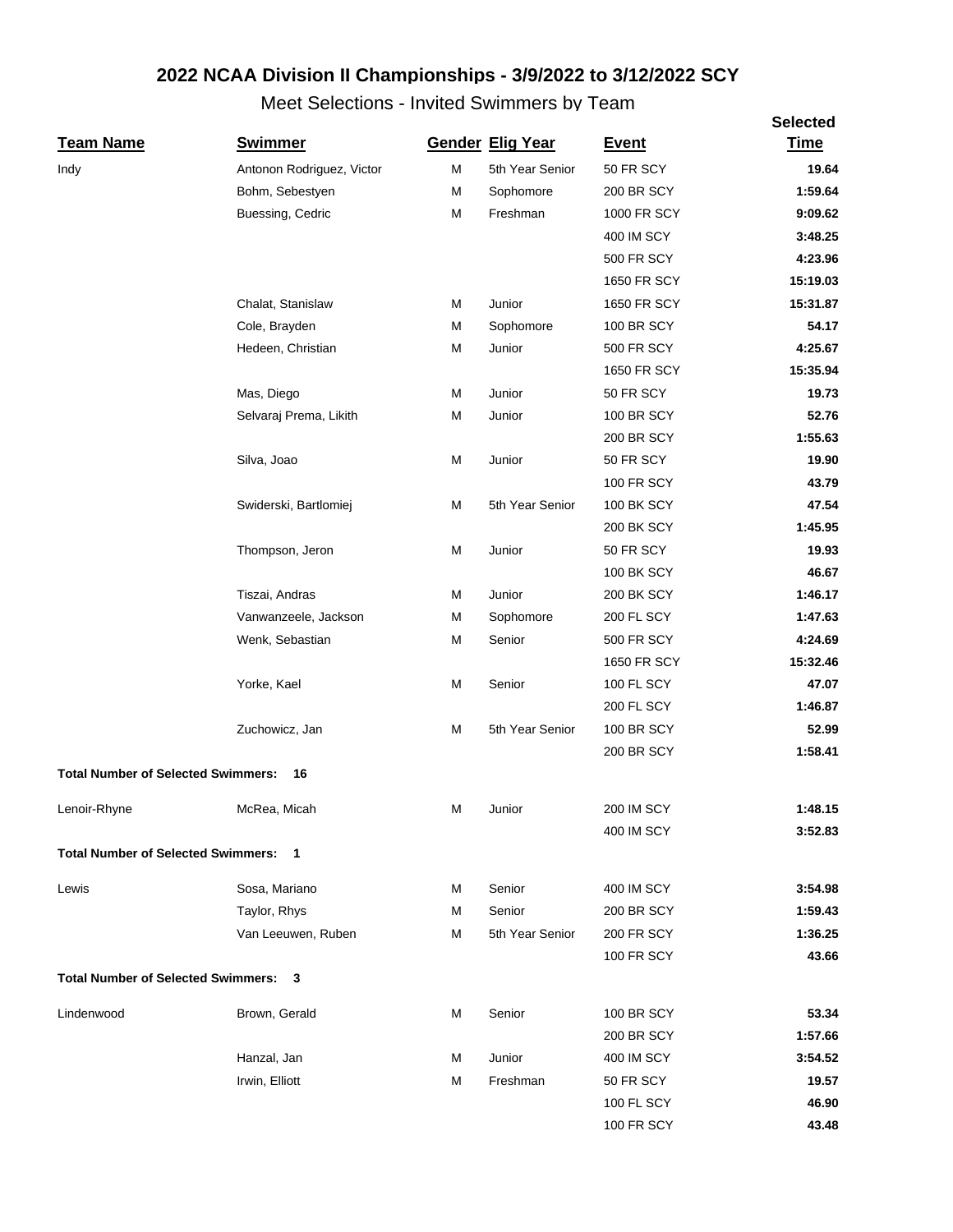|                                             |                         |   |                         |                    | <b>Selected</b> |
|---------------------------------------------|-------------------------|---|-------------------------|--------------------|-----------------|
| <b>Team Name</b>                            | <b>Swimmer</b>          |   | <b>Gender Elig Year</b> | <b>Event</b>       | <b>Time</b>     |
|                                             | Jaworski, Vincent       | M | Sophomore               | <b>1000 FR SCY</b> | 9:16.02         |
|                                             |                         |   |                         | 1650 FR SCY        | 15:38.94        |
|                                             | Krastev, Radostin       | М | Freshman                | 1000 FR SCY        | 9:16.38         |
|                                             |                         |   |                         | <b>500 FR SCY</b>  | 4:26.07         |
|                                             | Linder, Zachary         | M | Senior                  | <b>100 FR SCY</b>  | 43.67           |
|                                             | Mateos-Mongelos, Matheo | М | Sophomore               | <b>200 IM SCY</b>  | 1:46.85         |
|                                             |                         |   |                         | 400 IM SCY         | 3:51.67         |
|                                             | Winiatowski, Patryk     | M | Sophomore               | <b>200 IM SCY</b>  | 1:48.43         |
| <b>Total Number of Selected Swimmers:</b>   | - 8                     |   |                         |                    |                 |
| Lynn                                        | Fountain, Joshua        | M | Senior                  | <b>500 FR SCY</b>  | 4:27.54         |
|                                             |                         |   |                         | 1650 FR SCY        | 15:38.96        |
|                                             | Masmoudi, Mohamed       | М | Junior                  | <b>200 FR SCY</b>  | 1:37.09         |
|                                             |                         |   |                         | <b>500 FR SCY</b>  | 4:26.36         |
| <b>Total Number of Selected Swimmers:</b>   | $\overline{\mathbf{2}}$ |   |                         |                    |                 |
| McKendree                                   | Carey, DaVante          | М | Junior                  | <b>100 BK SCY</b>  | 47.36           |
|                                             | Javens, Noah            | М | Senior                  | <b>200 FL SCY</b>  | 1:47.78         |
|                                             | Lichinsky, Gregg        | M | Senior                  | 50 FR SCY          | 19.68           |
|                                             |                         |   |                         | <b>100 FL SCY</b>  | 47.24           |
|                                             |                         |   |                         | <b>100 FR SCY</b>  | 42.89           |
|                                             | Lustig, Jackson         | M | Freshman                | <b>100 FL SCY</b>  | 47.65           |
|                                             |                         |   |                         | <b>200 FL SCY</b>  | 1:44.46         |
|                                             | Perez, Emilio           | M | Freshman                | 100 FL SCY         | 47.73           |
|                                             |                         |   |                         | <b>100 FR SCY</b>  | 43.86           |
|                                             | Pinheiro, Filipe        | M | Sophomore               | <b>100 BR SCY</b>  | 53.02           |
|                                             |                         |   |                         | <b>200 BR SCY</b>  | 1:56.58         |
|                                             | Rozenek, Patryk         | M | Freshman                | <b>200 BK SCY</b>  | 1:45.49         |
|                                             | Skinner, Alexander      | М | 5th Year Senior         | 50 FR SCY          | 19.89           |
|                                             |                         |   |                         | <b>200 FR SCY</b>  | 1:35.30         |
|                                             |                         |   |                         | <b>100 FR SCY</b>  | 43.21           |
|                                             | Yavari, Alireza         | М | Sophomore               | <b>200 FR SCY</b>  | 1:37.44         |
| <b>Total Number of Selected Swimmers: 9</b> |                         |   |                         |                    |                 |
|                                             |                         |   |                         |                    |                 |
| Mines                                       | Burroughs, Charles      | М | Junior                  | <b>200 FL SCY</b>  | 1:46.44         |
|                                             | Lauinger, Ronan         | M | Freshman                | 400 IM SCY         | 3:54.80         |
| <b>Total Number of Selected Swimmers: 2</b> |                         |   |                         |                    |                 |
| Missouri S & T                              | Clancy, Noah            | М | Sophomore               | <b>100 BK SCY</b>  | 47.91           |
|                                             |                         |   |                         | <b>200 BK SCY</b>  | 1:46.31         |
|                                             | Graham, Alexander       | M | 5th Year Senior         | 1000 FR SCY        | 9:18.64         |
|                                             | Huffman, Thomas         | М | Senior                  | 400 IM SCY         | 3:53.77         |
|                                             |                         |   |                         | <b>200 FL SCY</b>  | 1:47.59         |
|                                             |                         |   |                         | <b>200 BR SCY</b>  | 1:58.69         |
|                                             | Melinder, Martin        | М | Sophomore               | 1000 FR SCY        | 9:17.85         |
|                                             | Mercer, Jay             | М | Junior                  | <b>200 BR SCY</b>  | 1:59.32         |
|                                             | Wiedemeier, Connor      | М | Junior                  | <b>200 FR SCY</b>  | 1:37.33         |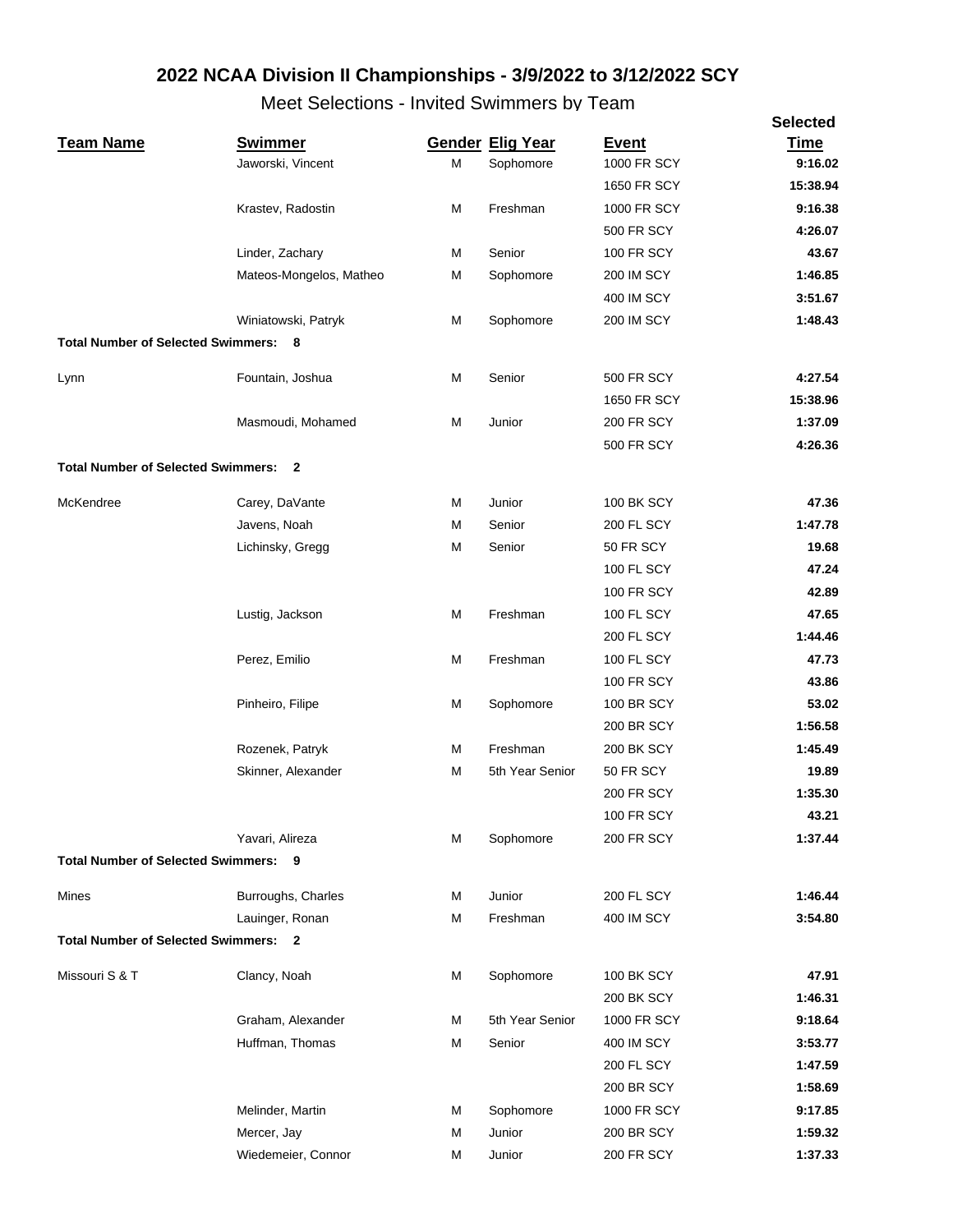|                                             | <b>OUIUUIIU</b>    |   | www.communicion         |                    | <b>Selected</b> |
|---------------------------------------------|--------------------|---|-------------------------|--------------------|-----------------|
| <b>Team Name</b>                            | <b>Swimmer</b>     |   | <b>Gender Elig Year</b> | <b>Event</b>       | <u>Time</u>     |
| <b>Total Number of Selected Swimmers:</b>   | 6                  |   |                         |                    |                 |
| <b>NMU</b>                                  | AUGER, Thibault    | М | Sophomore               | <b>200 BK SCY</b>  | 1:45.45         |
|                                             | Camera, Roberto    | M | Junior                  | <b>100 BR SCY</b>  | 53.86           |
|                                             |                    |   |                         | <b>200 BR SCY</b>  | 1:59.30         |
|                                             | Kapocius, Erikas   | М | Junior                  | <b>400 IM SCY</b>  | 3:52.05         |
|                                             | Zach, Ondrej       | М | Junior                  | 1000 FR SCY        | 9:05.89         |
|                                             |                    |   |                         | 1650 FR SCY        | 15:12.42        |
| <b>Total Number of Selected Swimmers: 4</b> |                    |   |                         |                    |                 |
| Nova S'eastern                              | Aimable, Steven    | М | Senior                  | 100 FL SCY         | 46.95           |
|                                             | Alessandrini, Luca | M | Freshman                | 1000 FR SCY        | 9:03.19         |
|                                             |                    |   |                         | <b>200 FR SCY</b>  | 1:37.17         |
|                                             |                    |   |                         | <b>500 FR SCY</b>  | 4:20.46         |
|                                             |                    |   |                         | <b>1650 FR SCY</b> | 15:18.07        |
|                                             | Baxter, Jarryd     | М | Senior                  | <b>200 IM SCY</b>  | 1:46.50         |
|                                             |                    |   |                         | 400 IM SCY         | 3:48.62         |
|                                             |                    |   |                         | <b>500 FR SCY</b>  | 4:27.12         |
|                                             |                    |   |                         | <b>200 BK SCY</b>  | 1:44.21         |
|                                             | Flower, Thomas     | М | Freshman                | <b>200 FR SCY</b>  | 1:35.62         |
|                                             | Hohm, Spencer      | М | Senior                  | 400 IM SCY         | 3:51.83         |
|                                             | Mueller, Anton     | M | Sophomore               | 50 FR SCY          | 19.85           |
|                                             |                    |   |                         | <b>100 FR SCY</b>  | 43.56           |
|                                             | Williamsson, Olle  | M | Senior                  | <b>200 BR SCY</b>  | 1:57.77         |
|                                             | Xella, Alessandro  | M | Senior                  | <b>200 IM SCY</b>  | 1:48.15         |
| <b>Total Number of Selected Swimmers: 8</b> |                    |   |                         |                    |                 |
| Oklahoma Christi                            | Amrein, John       | М | Freshman                | <b>200 IM SCY</b>  | 1:46.95         |
|                                             |                    |   |                         | <b>100 BR SCY</b>  | 53.14           |
|                                             |                    |   |                         | <b>200 BR SCY</b>  | 1:55.22         |
|                                             | Heredia, Brandon   | м | Senior                  | <b>200 FR SCY</b>  | 1:36.18         |
|                                             | Rosado, Victor     | M | Freshman                | 1000 FR SCY        | 9:04.82         |
|                                             |                    |   |                         | <b>500 FR SCY</b>  | 4:25.85         |
|                                             |                    |   |                         | 1650 FR SCY        | 15:25.58        |
| <b>Total Number of Selected Swimmers:</b>   | 3                  |   |                         |                    |                 |
| Queens (NC)                                 | Bauch, Agung       | М | Freshman                | <b>100 BK SCY</b>  | 46.64           |
|                                             | Berecz, Balazs     | M | Junior                  | <b>200 IM SCY</b>  | 1:46.67         |
|                                             |                    |   |                         | <b>200 FR SCY</b>  | 1:36.63         |
|                                             |                    |   |                         | 100 BR SCY         | 53.64           |
|                                             |                    |   |                         | 200 BR SCY         | 1:57.86         |
|                                             | Cook-Weeks, Skyler | М | Senior                  | 50 FR SCY          | 19.67           |
|                                             |                    |   |                         | 200 FR SCY         | 1:36.80         |
|                                             |                    |   |                         | <b>100 FR SCY</b>  | 43.24           |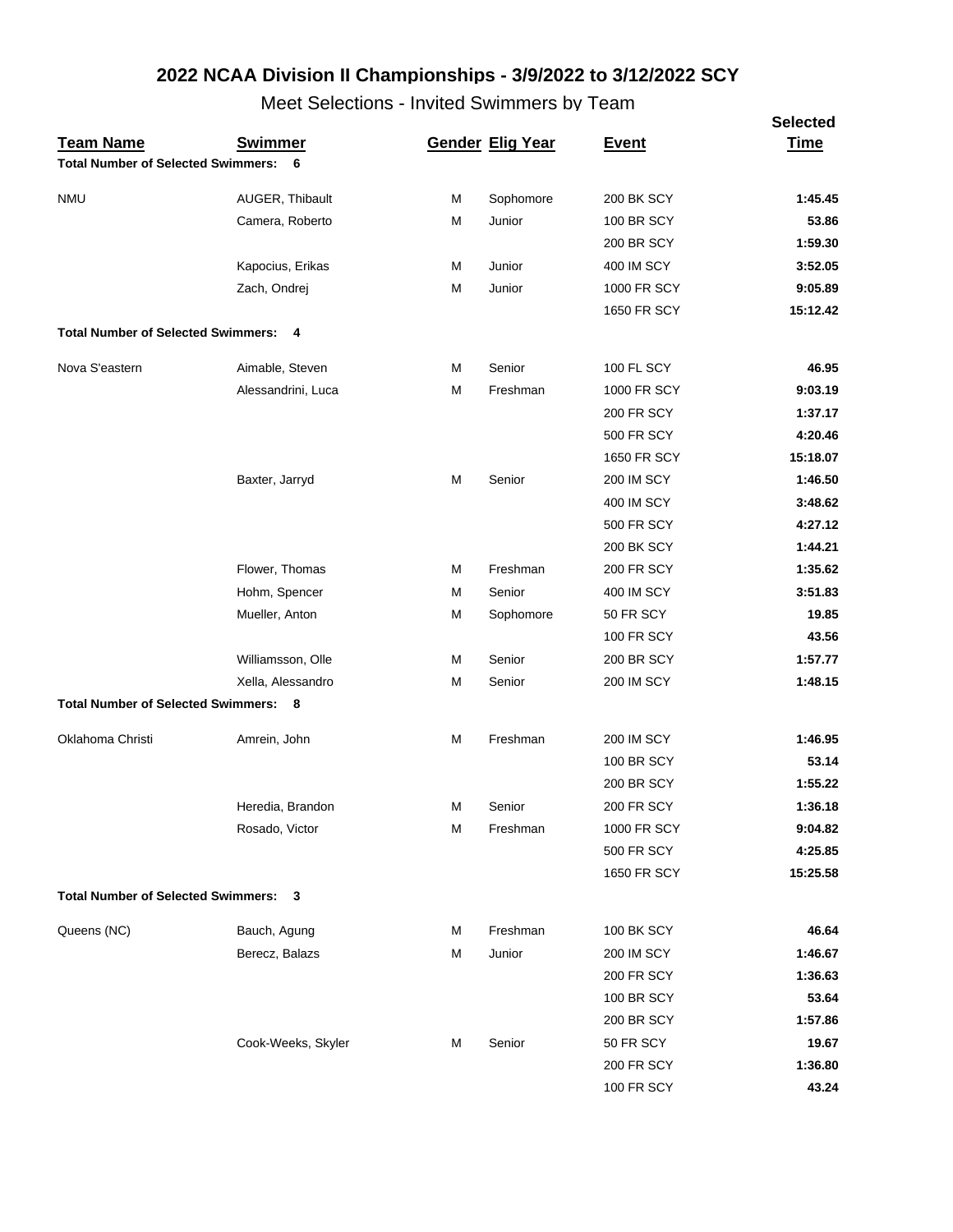Meet Selections - Invited Swimmers by Team

|                                             |                   |   |                         |                   | <b>Selected</b> |
|---------------------------------------------|-------------------|---|-------------------------|-------------------|-----------------|
| <b>Team Name</b>                            | <b>Swimmer</b>    |   | <b>Gender Elig Year</b> | <b>Event</b>      | <b>Time</b>     |
|                                             | Delkeskamp, Jan   | M | Senior                  | <b>200 IM SCY</b> | 1:47.12         |
|                                             |                   |   |                         | 400 IM SCY        | 3:48.60         |
|                                             |                   |   |                         | <b>100 BR SCY</b> | 54.02           |
|                                             |                   |   |                         | <b>200 BR SCY</b> | 1:56.28         |
|                                             | Dusa, Matej       | M | Sophomore               | 50 FR SCY         | 19.06           |
|                                             |                   |   |                         | 100 FL SCY        | 47.34           |
|                                             |                   |   |                         | <b>100 FR SCY</b> | 42.69           |
|                                             | Erwee, Luke       | M | Senior                  | 1000 FR SCY       | 9:16.56         |
|                                             |                   |   |                         | <b>200 FR SCY</b> | 1:37.05         |
|                                             |                   |   |                         | <b>500 FR SCY</b> | 4:23.08         |
|                                             |                   |   |                         | 1650 FR SCY       | 15:25.59        |
|                                             | Hegazy, Mohamed   | М | Senior                  | 400 IM SCY        | 3:51.18         |
|                                             | Henry, Aidan      | М | Freshman                | 1000 FR SCY       | 9:12.96         |
|                                             |                   |   |                         | 400 IM SCY        | 3:54.28         |
|                                             |                   |   |                         | 1650 FR SCY       | 15:27.16        |
|                                             | Howard, Finn      | M | Junior                  | <b>100 BK SCY</b> | 46.90           |
|                                             |                   |   |                         | <b>200 BK SCY</b> | 1:45.38         |
|                                             | Kunert, Alexander | M | Senior                  | <b>200 IM SCY</b> | 1:45.68         |
|                                             |                   |   |                         | <b>200 FR SCY</b> | 1:36.39         |
|                                             |                   |   |                         | <b>200 FL SCY</b> | 1:43.92         |
|                                             |                   |   |                         | <b>100 FR SCY</b> | 42.97           |
|                                             | Marz, Andreas     | М | Sophomore               | 200 BK SCY        | 1:45.66         |
|                                             | Plasil, Yannick   | М | Sophomore               | 400 IM SCY        | 3:53.30         |
|                                             |                   |   |                         | <b>200 FL SCY</b> | 1:44.62         |
| <b>Total Number of Selected Swimmers:</b>   | 12                |   |                         |                   |                 |
| Rollins                                     | Lockhart, Harold  | М | Sophomore               | 1000 FR SCY       | 9:11.05         |
|                                             |                   |   |                         | <b>200 FR SCY</b> | 1:35.46         |
|                                             |                   |   |                         | <b>500 FR SCY</b> | 4:20.94         |
|                                             | Ricca, Chance     | М | Freshman                | 1000 FR SCY       | 9:17.06         |
|                                             |                   |   |                         | 500 FR SCY        | 4:25.29         |
| <b>Total Number of Selected Swimmers: 2</b> |                   |   |                         |                   |                 |
| Saint Leo                                   | Kwasny, Jakub     | М | Sophomore               | <b>100 FL SCY</b> | 47.66           |
|                                             |                   |   |                         | <b>200 FL SCY</b> | 1:47.21         |
|                                             | Nava, Carlos      | M | Sophomore               | 100 BR SCY        | 54.13           |
| <b>Total Number of Selected Swimmers: 2</b> |                   |   |                         |                   |                 |
| Simon Fraser                                | Cole, Jayden      | М | 5th Year Senior         | 200 BK SCY        | 1:46.01         |
|                                             | Fath, Leo         | М | Junior                  | <b>200 FR SCY</b> | 1:37.05         |
|                                             | Gagne, Collyn     | М | Senior                  | <b>200 IM SCY</b> | 1:48.55         |
|                                             |                   |   |                         | 400 IM SCY        | 3:50.26         |
|                                             |                   |   |                         | 200 FL SCY        | 1:47.87         |
|                                             |                   |   |                         | 200 BK SCY        | 1:45.96         |
|                                             |                   |   |                         |                   |                 |

**Total Number of Selected Swimmers: 3**